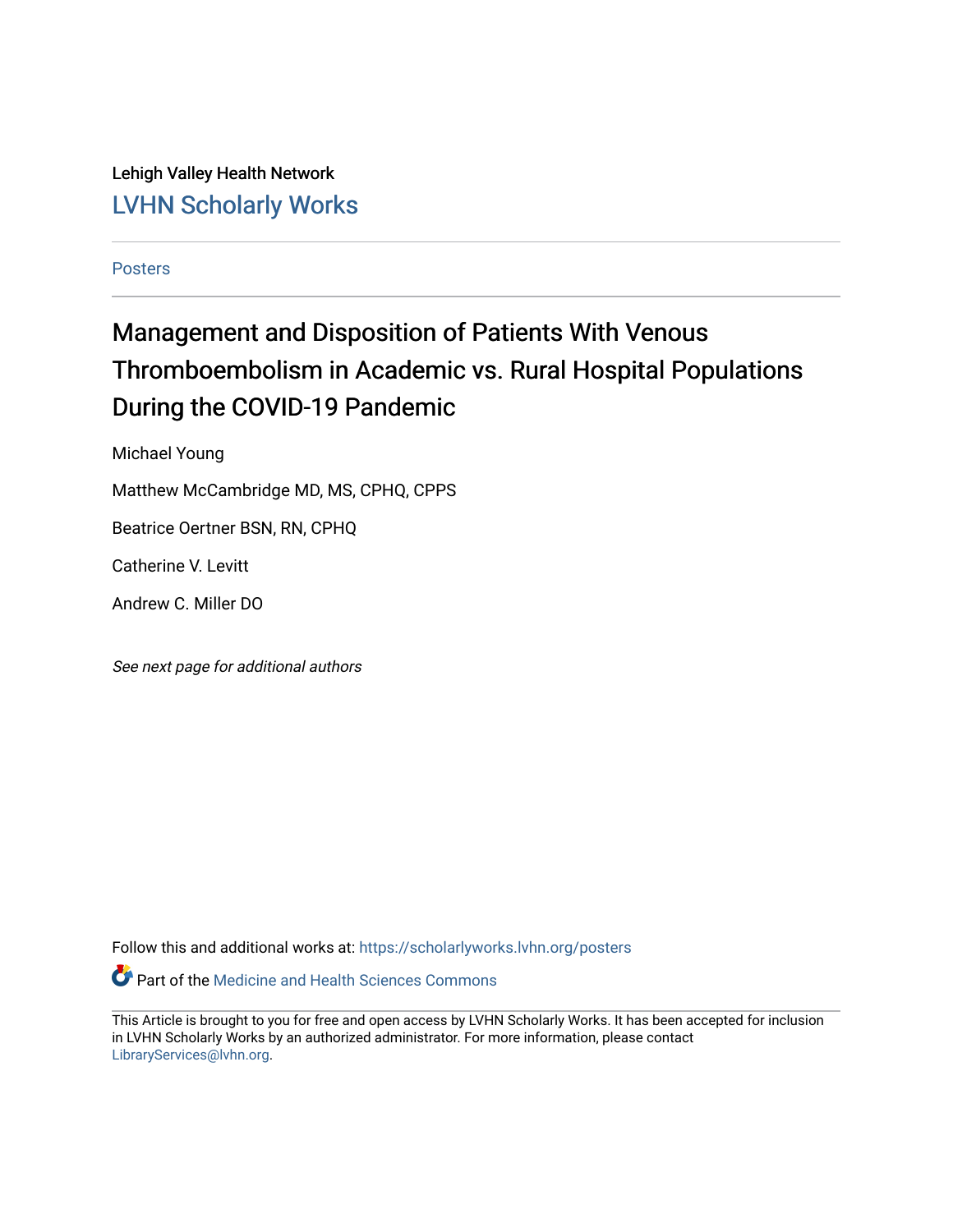### Authors

Michael Young; Matthew McCambridge MD, MS, CPHQ, CPPS; Beatrice Oertner BSN, RN, CPHQ; Catherine V. Levitt; Andrew C. Miller DO; Kira Galeano; Timlin Glaser MD; Amanda R. Stashin DO; Margaret A. Vido DO; and Marna R. Greenberg DO, MPH, FACEP